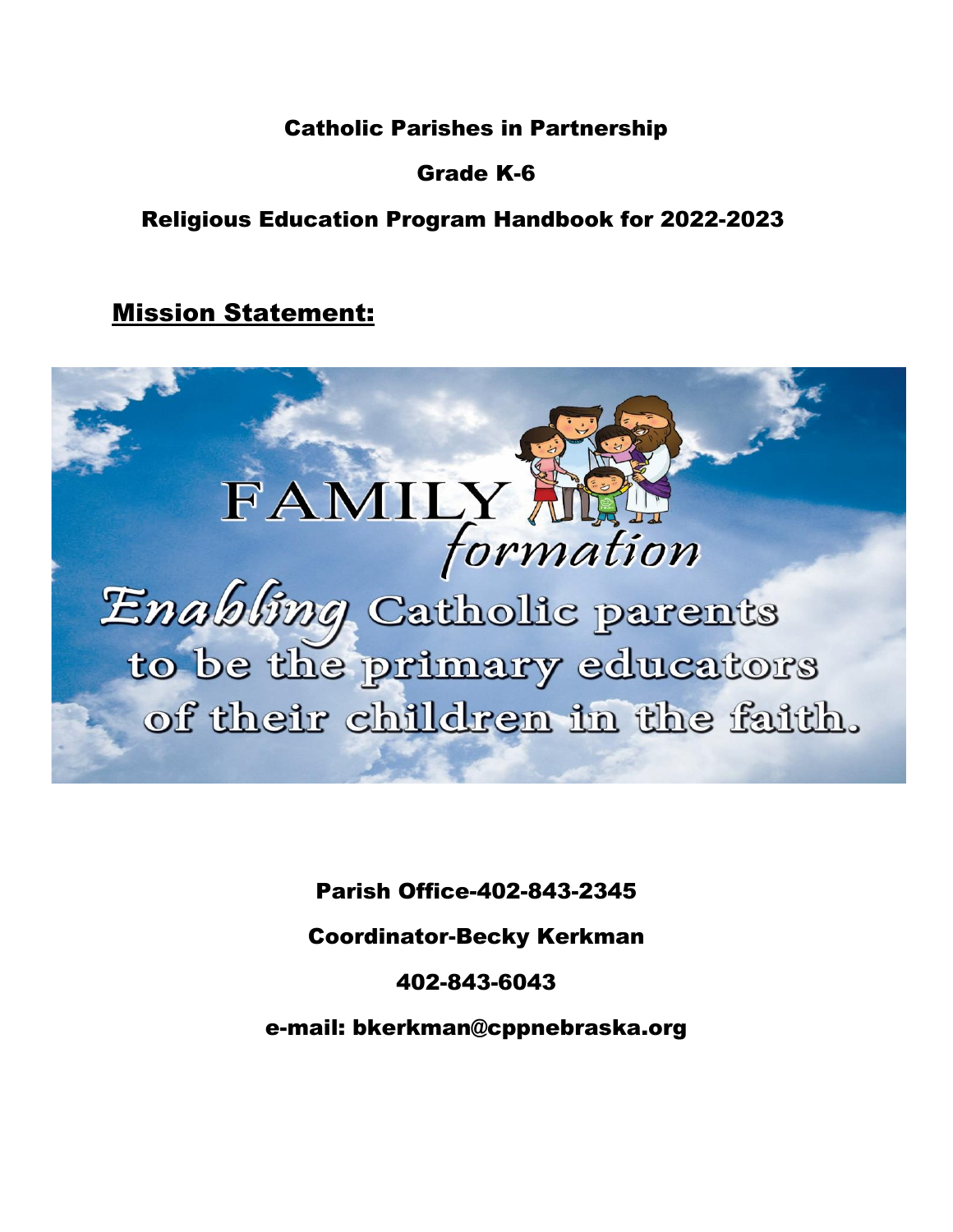# Parents as the Primary Educators

The Family Formation style of religious education is not only lifegiving to children, but also is intended to encourage a greater understanding of the truths of the Catholic Church by parents.

# Why Family Catechesis

Unlike many other parish models, Family Formation provides teaching for both children and adults. It is the role of the parishes to encourage and support parents as the primary educators of their children, not to replace them. This is why, at our monthly gatherings, we review the home lessons for the rest of the month and teach parents how to teach their children the truths of the Catholic faith.

# Basic Procedures for Family Formation

## \*Program Dates and times

Family Formation gathers once a month as a family on a Wednesday evening, at St. Boniface church for the southern site and St. Theresa's church for the northern site and start with Mass at 6:30 pm. Class will follow, southern site children and catechists go over to the top floor of convent building and parents in the church basement for their session. Northern site children and catechists will go to St. Theresa's Hall for class and parents will remain in the church.

A second Wednesday class consist of students and Catechists. Each site will meet in their designated classrooms from 5:00-6:00.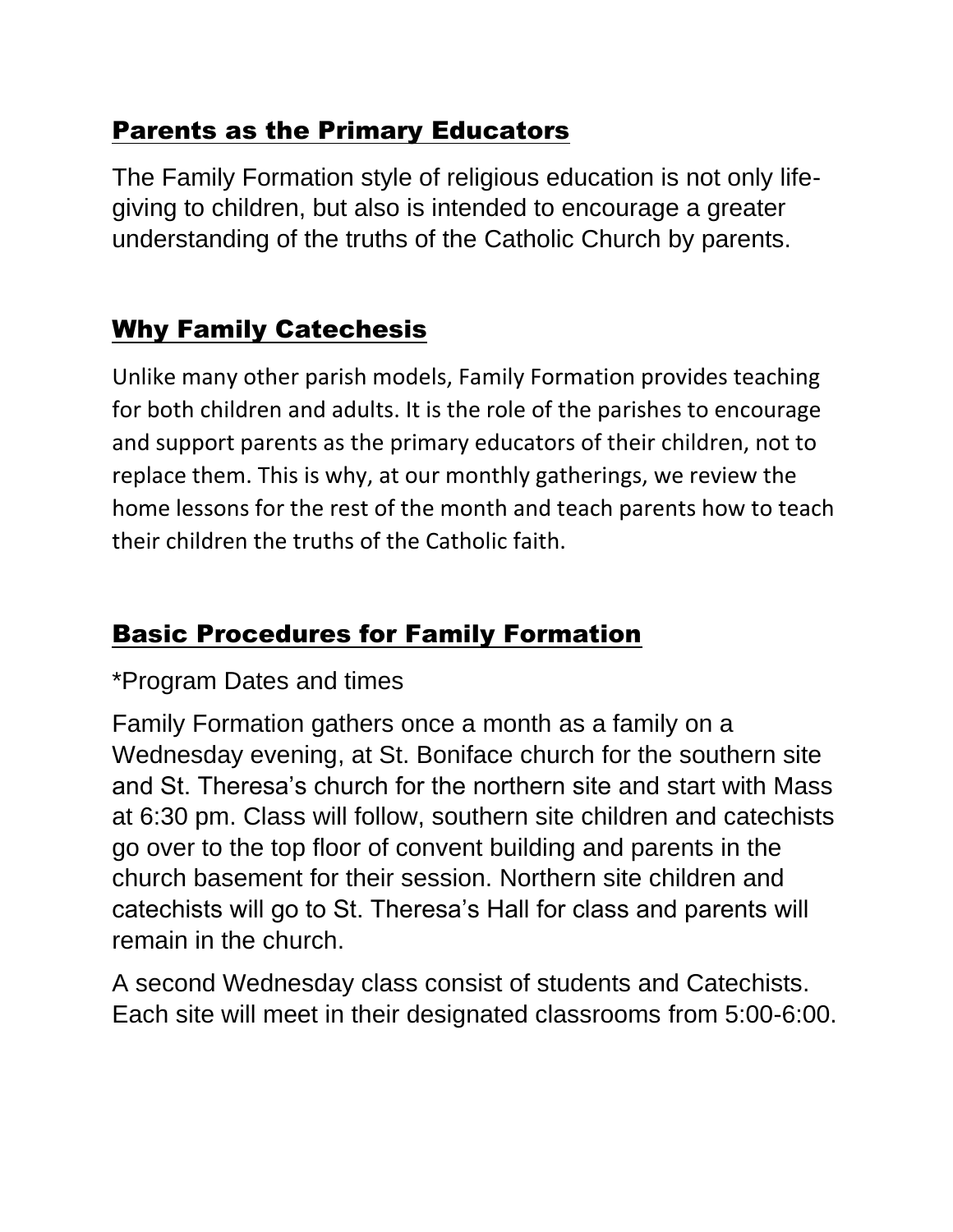## **Sacramental Prep:**

Second-grader's class time will consist of preparation for First Reconciliation and First Holy Communion. They will have workbooks where lessons need to be done at home. Also, Catechists will check their workbook to make sure lessons are done. Parents will have a retreat for First Reconciliation and First Communion that they must attend.

# Parent and Child[ren] Attendance

\*Attendance at our monthly gatherings is mandatory.

\*While children are in their classroom sessions, all adults are expected to participate in the adult session.

## Family Formation Home Lessons

\*While traditional religious education models meet every week, our model equips you to teach your children at home.

\*Packets will be sent home at the first monthly meeting.

# **Prayers**

Prayers will be introduced, and families are encouraged to pray these prayers together in their home.

Sign of the Cross, Our Father, Hail Mary, Glory Be, The Apostle's Creed and Act of Contrition.

There is not enough class time to work individually with the students on prayers. Parents are expected to work with their children on prayers, including listening to their prayers on a consistent, daily basis.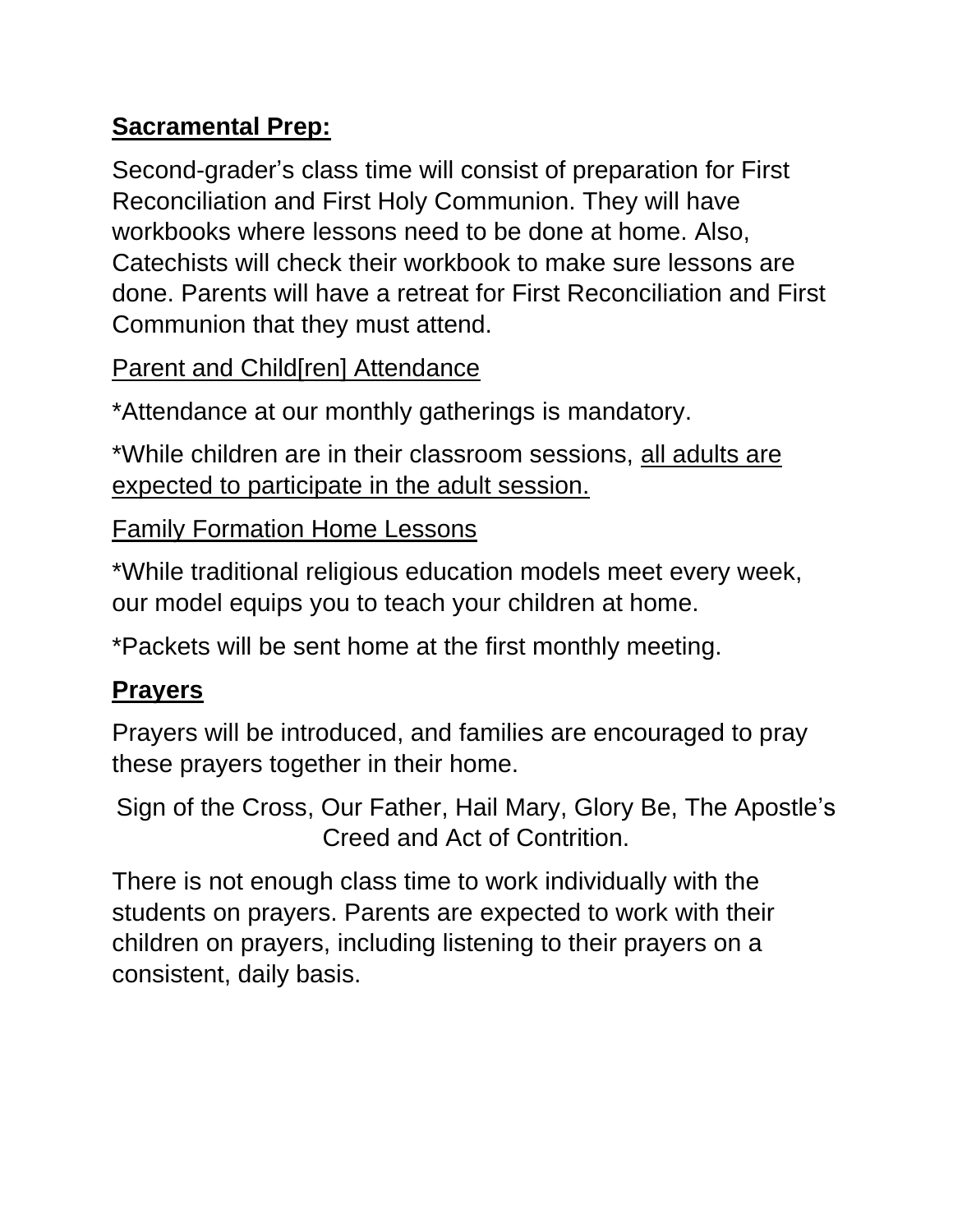# **Enrollment**

For families who wish to enroll in the Family Formation Program, please contact Coordinator, Becky Kerkman 402-843-6043 or [bkerkman@cppnebraska.org](mailto:bkerkman@cppnebraska.org) or call or stop at the Parish office to do so. 402-843-2345.

# **Date of classes**

First and second Wednesday of the month, unless otherwise stated.

# **Time**

Mass 6:30 pm. Class 7-8pm for parent/student sessions. Student/Catechist only sessions are 5-6 pm.

# **Mass assignments**

Mass assignments for the children will be assigned by the coordinator ahead of time.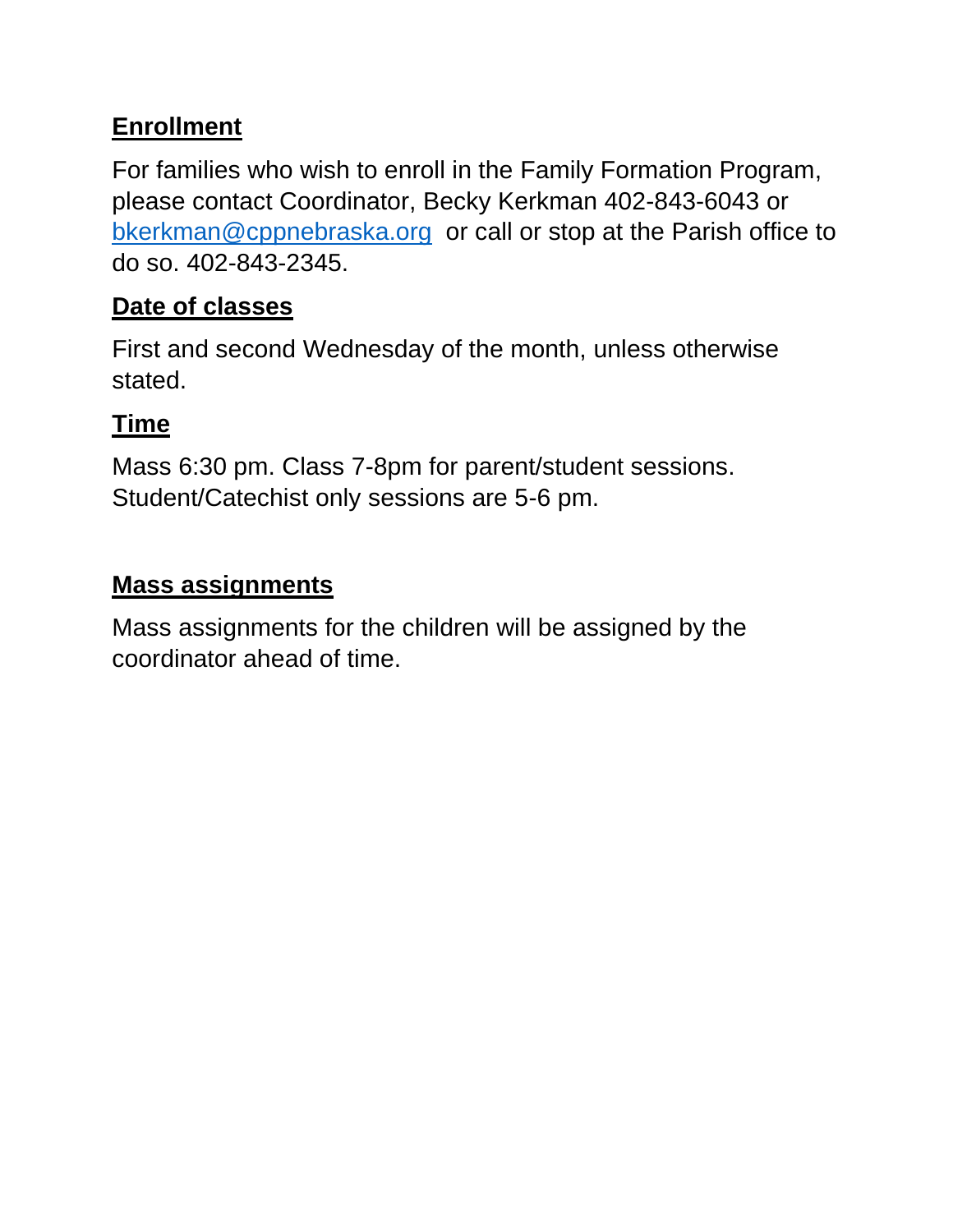# Safe Environment Requirements for Children's Programs

## Volunteer Guidelines

Those 18 and older are required to have the following completed and on file with the parish office before beginning volunteer work with any children's or youth program in our family of parishes.

\*Safe Environment Training [see archomaha.org and search Safe Environment for locations]

\*Diocesan-approved Background Check

Reinstating every five years, is necessary but is now online. Website: archomaha.org

### Monitoring Children

**\***Parents are responsible for the safety of their children until their children are united with the Catechist during or after Mass. Catechist will then walk with your children to the classrooms. When the class session has concluded, Catechist will bring your children back to St. Boniface church basement, or St. Theresa's church to be returned to you at the end of Father's session. Once released to a parent, whether the program time has ended or not, he/she is responsible for the safety and security of their child.

### Off-Site Activities

## **Transportation**

\*Drivers must be 21 years or older and have a valid driver's license and insurance.

\*Parent Permission slips are required before activity.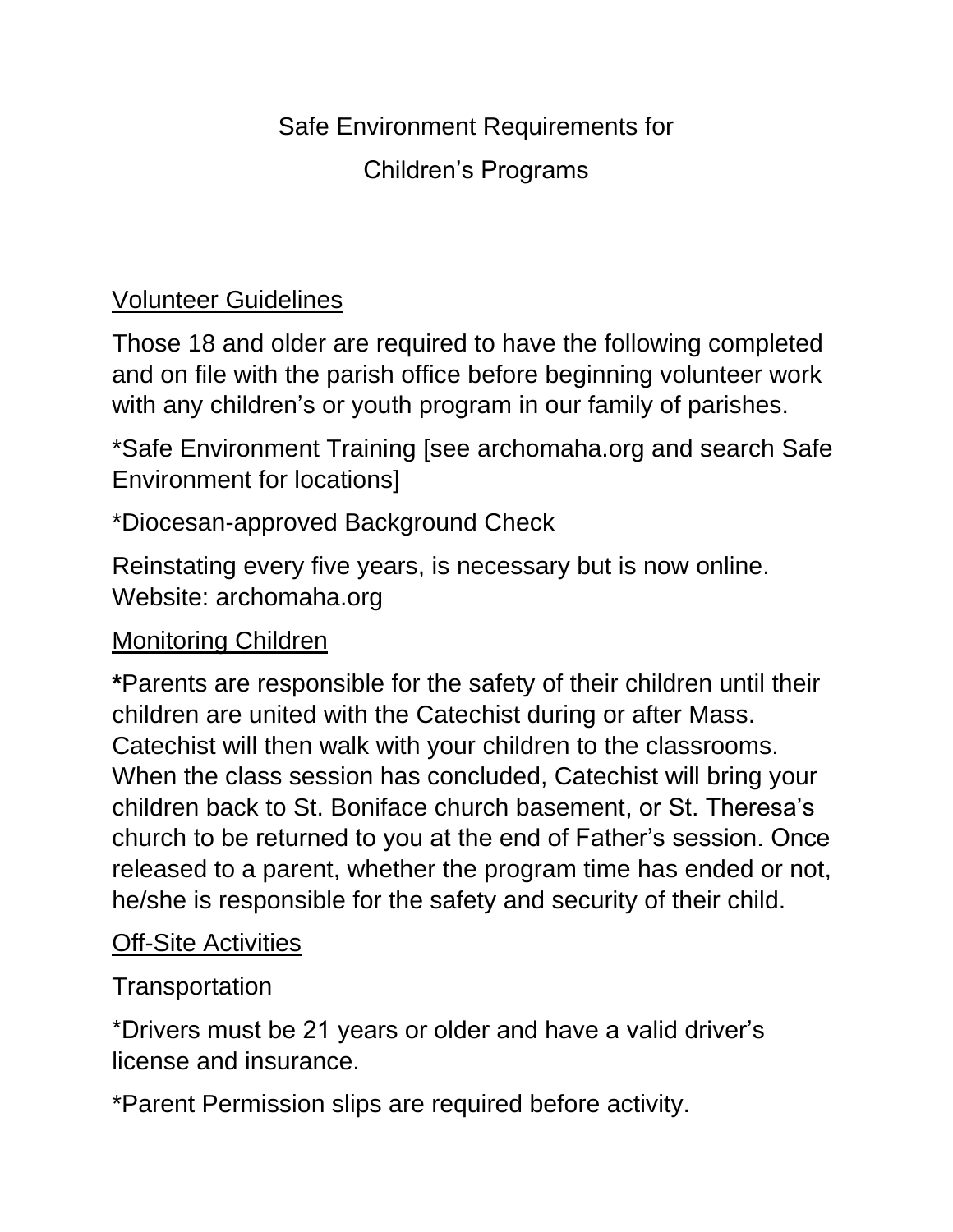# **Absentee Policy**

If your family knows ahead of time that you will be unable to attend the monthly gathering, please call or text coordinator southern site-Becky Kerkman 402-843-6043 northern site-Tammy Bearinger 402-841-2762.

# **Repeated Absences from Sacramental Classes**

Repeated absences from Family Formation may indicate that your child may not be ready to receive first sacraments. It's possible that those in this situation may be required to retake a sacramental preparation year before receiving.

# **Leaving Early**

If your family must leave the monthly gathering early, as a courtesy please communicate this with your child's catechist ahead of time to minimize class disruption.

# **Catechesis for Persons with Disabilities**

The presence of persons with disabilities in the classroom is encouraged and will be accommodated within reason. A family member or volunteer provided by the family may accompany the person with the special need. The Catholic Parishes in Partnership reserves the right to adjust the arrangements as needed for the overall well-being of the entire class and program.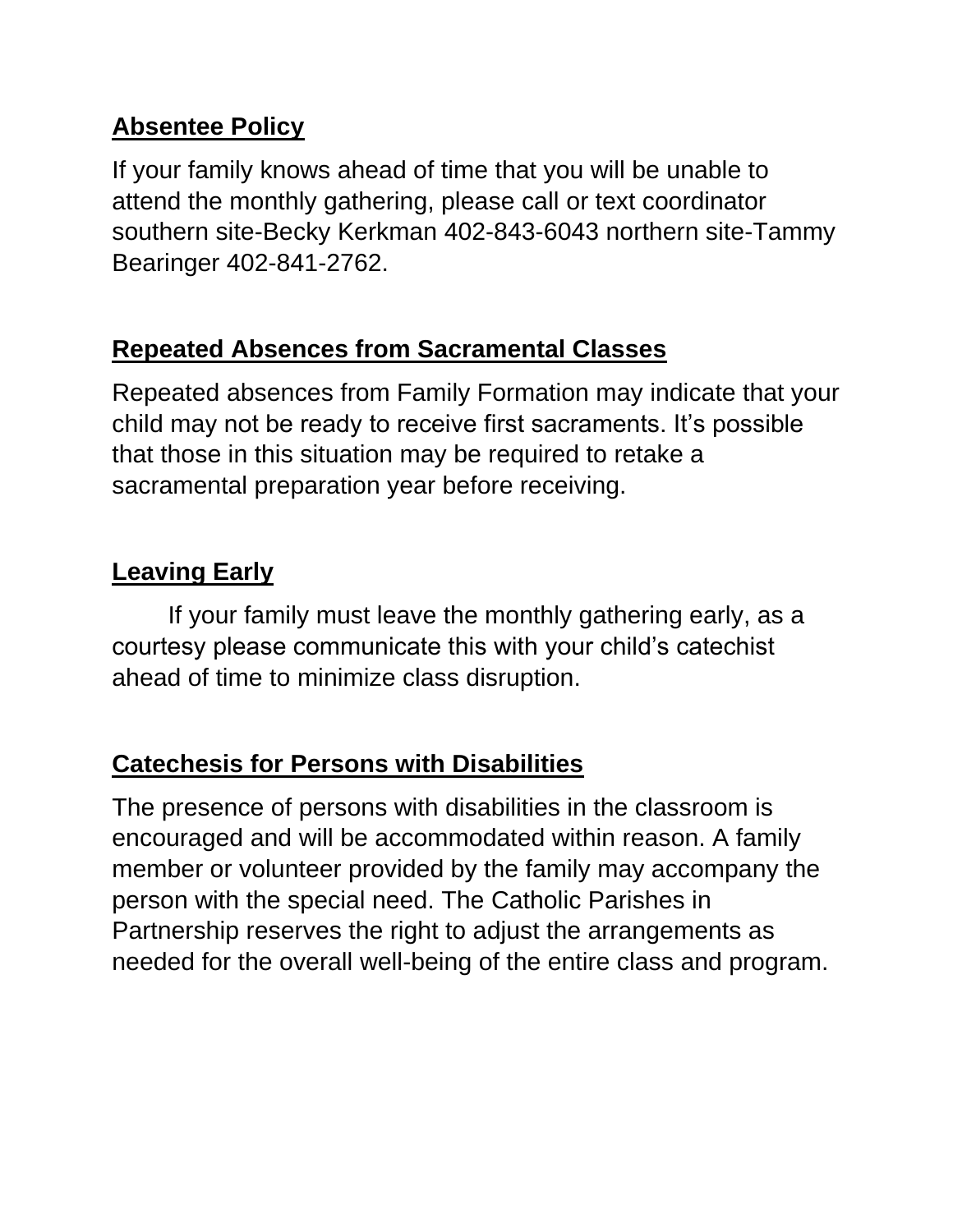## **Childcare**

If needed, childcare will be provided at the southern site during the parent session. The Childcare provides a structured, nurturing, environment for infants, toddlers, and preschoolers in our care while parents attend educational class.

Please contact Becky Kerkman 402-843-6043 before the parent session if you will be requiring childcare services. Adult volunteers will have taken the Safe Environment Training.

# **Injury Policy**

In the event of an injury beyond first aid, the parent will be notified as soon as possible.

All injuries will be documented in a report and reported to the parents when they are returned to their parents.

In the event an injury requires medical attention; the child's medical insurance is the primary provider.

# **Incident/Accident Report**

Any accidents or incidents that occur while the gathering is in session will be documented and kept on file in the parish office. Confidentiality will be maintained between parent/guardian, teacher, coordinator, and parish staff.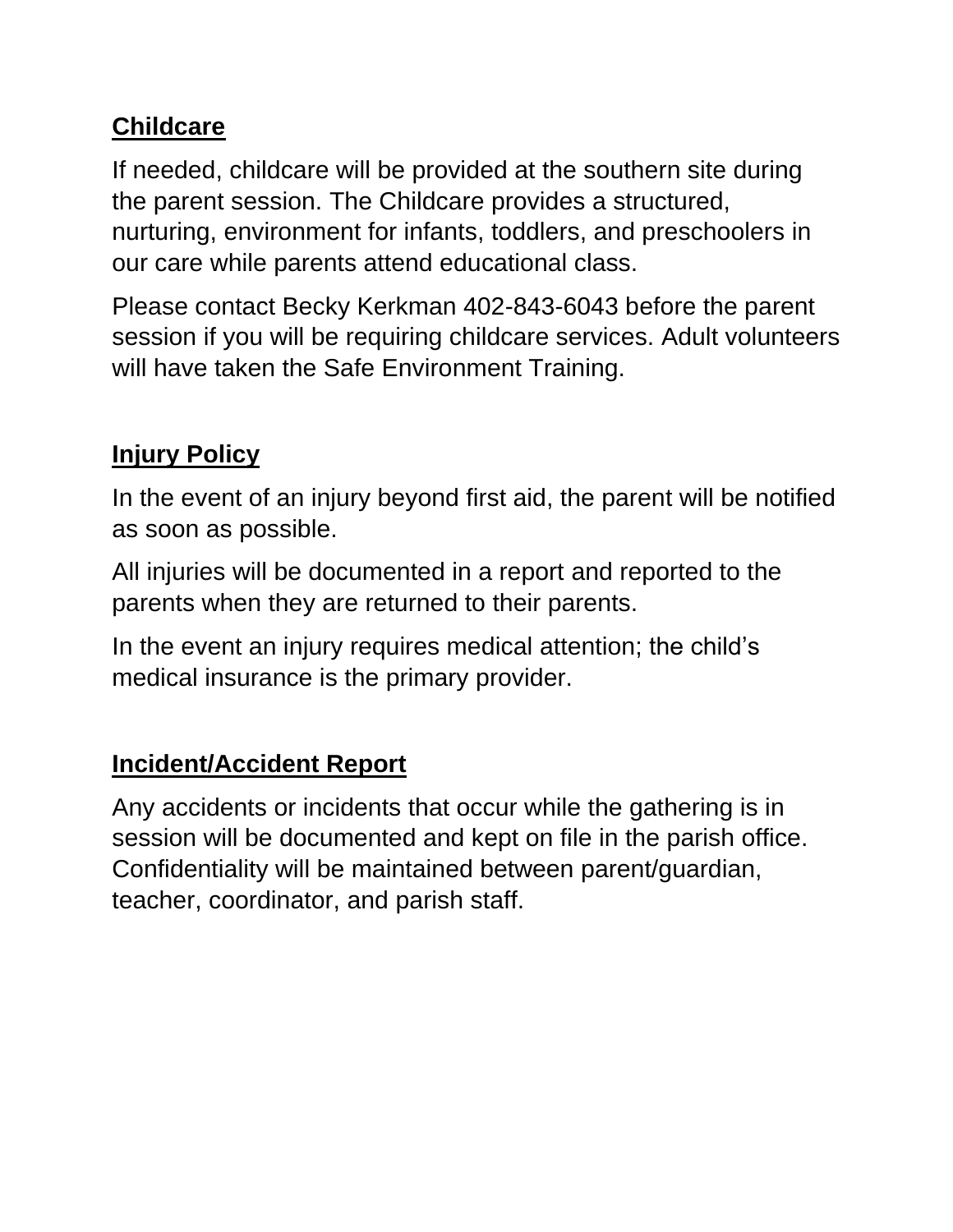# **Discipline Policy for Family Formation**

It is expected that each student will demonstrate appropriate behavior during their time at church and class, this is outlined as:

\*Showing respect for the catechist, other adults, and students by

--listening to the catechist

--participating in discussion time at Church

--keeping hands, feet, and objects to oneself

--using words that encourage and uplift [no swearing, teasing, or mocking]

--raising your hand and speaking only when called upon

\*Children show respect for church property by

--walking, not running, through the hallways

--not being in any part of the building unsupervised

--accessing only permitted and safe parts of the building as permitted

--maintaining a reasonable noise level in the hallways and throughout the building

--helping to clean up the classroom

--returning all items used to their proper pla**ces**

## **At times, it becomes necessary to give correction. In such situations, these procedures will be followed:**

--At time of first incident, a verbal warning will be given to the individual student of the inappropriate behavior.

--If disruptive behavior continues, or is of a serious nature, the coordinator will be called. The student will return to the class with